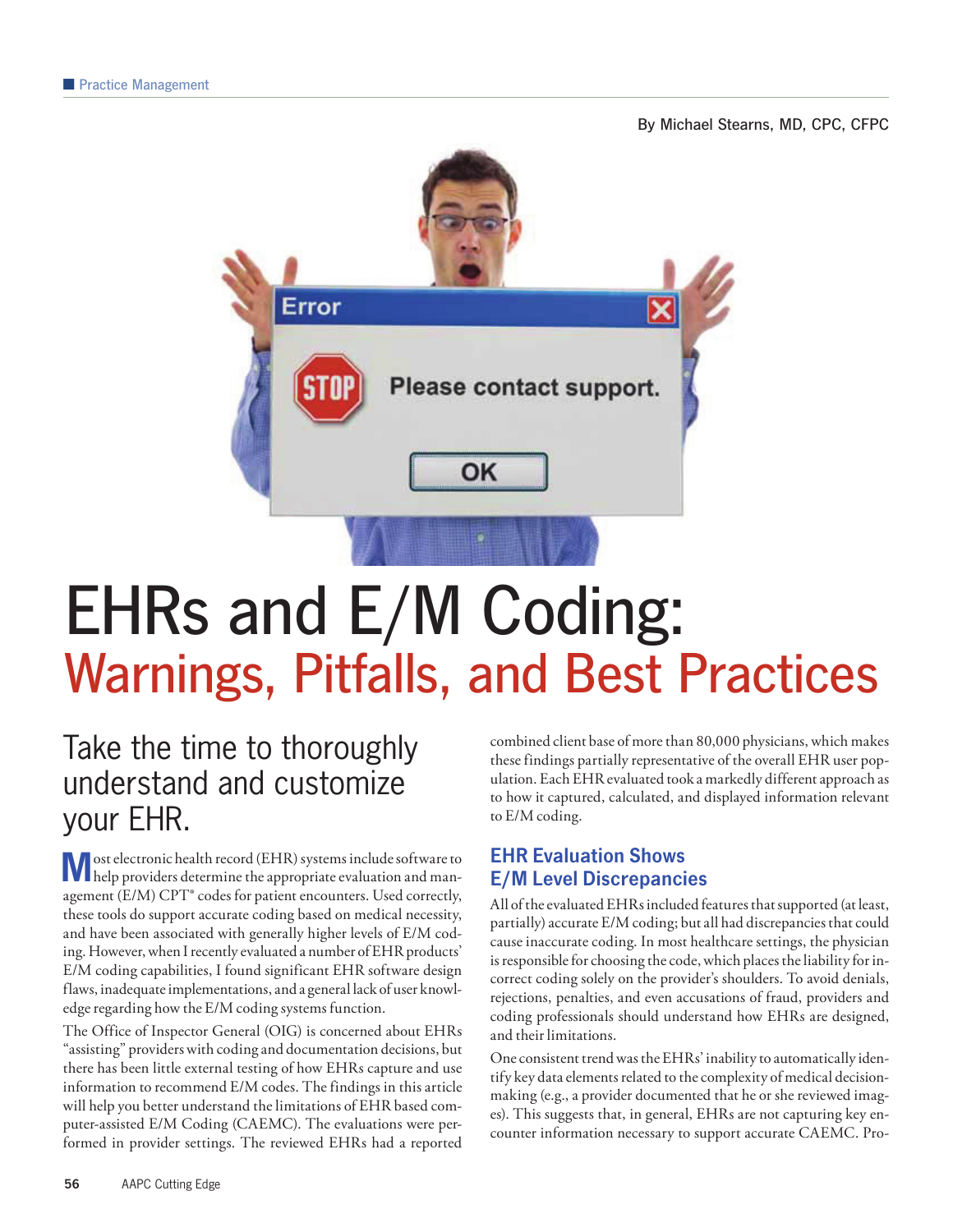# To avoid denials, rejections, penalties, and even accusations of fraud, providers and coding professionals should understand how EHRs are designed, and their limitations.

viders often rely on EHRs to guide their coding-related documentation. A system's inability to document key E/M-related information in a structured format has the propensity to lead to errors in documentation and suggested E/M codes that are below what should have been reported, resulting in lost revenue.

In other instances, EHRs generated higher-level E/M codes than what were supported by documentation, primarily through the inclusion of irrelevant information (by default) or sections of the record that were inappropriately "cloned" (i.e., copied from previous records and pasted into the current document). All the EHRs reviewed supported the ability to clone information from other areas of record, but none gave any warnings that a section of the record was copied and might contain inaccurate information. Auditors are now using anti-plagiarism software and other methods to detect EHR record cloning, and EHRs will need to provide more sophisticated tools to ensure cloned and templated information is accurate and modified appropriately.

Commonly, EHR users were unfamiliar with coding guidelines, and how EHR coding tools could be used proficiently. With one exception, the vendor documentation available to the users during this evaluation was nearly devoid of information necessary to use the coding tools with any degree of sophistication.

## The Most Common EHR Issues

CAEMC errors were organized into categories. Although the features of each EHR system varied, the following issues were identified in the majority of the EHRs:

#### **1. Programming errors**

- a. Inaccurate levels of service calculation (E/M codes) based on information documented in the record.
- b. Inaccurate and misleading representation of coding-related terminology and concepts, despite a stated adherence to published Centers for Medicare & Medicaid Services (CMS) guidelines.

#### **2. Usability issues**

- a. Difficult to use, complicated EHR tools for selecting the correct E/M code during patient care.
- b. Highly complex software applications made it challenging for users to modify how E/M coding information is recognized and managed by the EHR. For example, it was difficult for users to create content and set system defaults relevant to E/M coding.

#### **3. Education and training issues**

- a. Inadequate staff training for best coding practices when using their particular EHR.
- b. Lack of supporting documentation explaining how the systems determine E/M codes, further compounding the previous issue.
- c. User unfamiliarity of E/M coding guidelines

#### **4. Missing design and feature issues (only selected examples are listed):**

- a. Discrepancies between how the system determined E/M codes and what is required in CMS's 1995 and 1997 Documentation Guidelines for Evaluation and Management Services revealed errors in EHR coding tools related to:
	- i. Inability to recognize and correctly process the data elements of the physical examination (e.g., systems, bullets, areas, etc.).
	- ii. Inability to recognize key elements of the history (e.g., history of present illness (HPI), past medical, social and family history, and review of systems (ROS)) that are used to determine the overall level of service for the encounter (i.e., the E/M code).
	- iii. Deficiencies in how the number of diagnoses (and their statuses), the level of risk, and the amount of information are used to determine the overall level of complexity for the encounter.
	- iv. Deficiencies in how the three levels of the encounter (i.e., history, examination, and complexity) are used to determine the final E/M code.
	- v. The inability to recognize documentation conflicts in the record (e.g., when information in the HPI is in direct conflict with information in the ROS section of the note).
- b. The inability to recognize when cloned information contains obvious errors of documentation

## Work-arounds and Best Practices

Despite the challenges associated with EHR design and use, if implemented and used properly the systems have the potential to improve coding accuracy. Some practices have seen remarkable improvements in their documentation and coding, but only after they took the time to thoroughly understand the inner workings and cus-